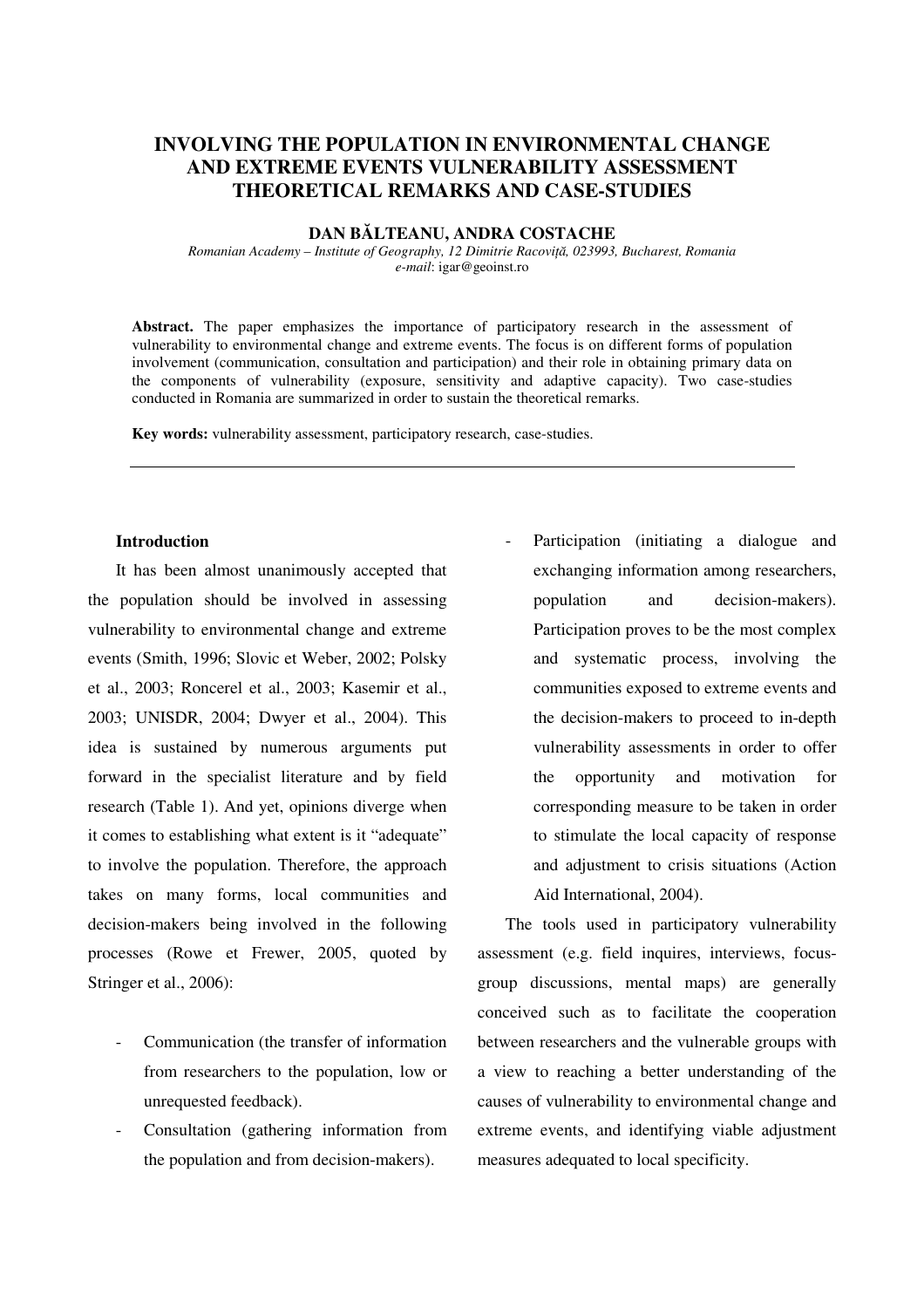#### *Table 1*

#### **The role of population involvement in assessing vulnerability to environmental change and extreme events Discussions**

| <b>Arguments</b>                                                                  | <b>Comments</b>             |
|-----------------------------------------------------------------------------------|-----------------------------|
| (Heijmans, 2001; Stringer et al., 2006)                                           |                             |
| The participation of population and decision-makers enables researchers to        |                             |
| have a many-sided perspective on some events, provides a more                     | This process may impair     |
| comprehensive image on these events and reduces incertitudes. The local           | final research results,     |
| population's knowledge and experience affords taking some viable long-term        | generating confusion        |
| adjustment measures.                                                              | when several                |
| Some programmes to attenuate the impact of extreme events view the local          | contradictory interests are |
| community members simply as beneficiaries and not as actual participants in       | at stake (e.g. of the       |
| the implementation of these programmes. In these cases, the way in which the      | population, of local        |
| population experiences and grasps disasters is ignored by (political, social,     | decision-makers, of the     |
| economic, financial and technological) decision-makers when setting               | central authorities, and of |
| vulnerability attenuation measures; there are often disparities between the local | entrepreneurs).             |
| communities' traditions and practices, on the one hand, and the vulnerability     |                             |
| reduction measures proposed, on the other.                                        | Therefore involving the     |
| Involving the population in this process is in the spirit of democratic ideas,    | population is an approach   |
| because it gives some rights to marginalised groups, which are also the most      | complementing               |
| vulnerable ones. At the same time, local communities are entiled to take part in  | vulnerability assessment    |
| the decision-making process that directly affects their life. Safeguarding one's  | based on quantifiable       |
| own family and means of living are first and foremost the interest of the people  | variables. At the same      |
| themselves and not only of experts, authorities or intervention staff.            | time, sociological          |
| Involving the population contributes to insights into local traditions, into the  | research tools must be      |
| communities' social and ethical values, which are essential in adapting to crisis | correctly conceived and     |
| situations.                                                                       | used in order to avoid      |
| Participative vulnerability assessment highlights ways and means<br>$\sigma$ f    | possible sources of error.  |
| cooperation between the authorities and the population liable to strengthening    |                             |
| cohesion within the studied communities.                                          |                             |

Working out an as complete data-base as possible, might imply resorting to sociological research tools in order to gather information on all vulnerability components as follows:

a) *Exposure* to environmental change or to extreme events:

- causes and characteristics of events affected area, duration, frequency and intensity;
- a record of previous events with similar particularities;
- changes occurred over time in the particularities of extreme events;

b) *Sensitivity*, basically the degree to which the analysed system, or its components could be affected by certain pressure factors:

- identifying areas prone to potentially hazardous processes / phenomena and description of possible effects;
- distinguishing the vulnerable groups (by experience, knowledge, mentality, access to resources and information, location, sex, age, and social status);
- identifying vulnerability causes environmental conditions, social-economic conditions (isolation, discrimination, marginalisation and poverty), inefficient local management;
- description of the crisis situation and its consequences (damage to the population, to economic activities, and infrastructure; consequences for people's means of living; impact on social relations; psychic effects).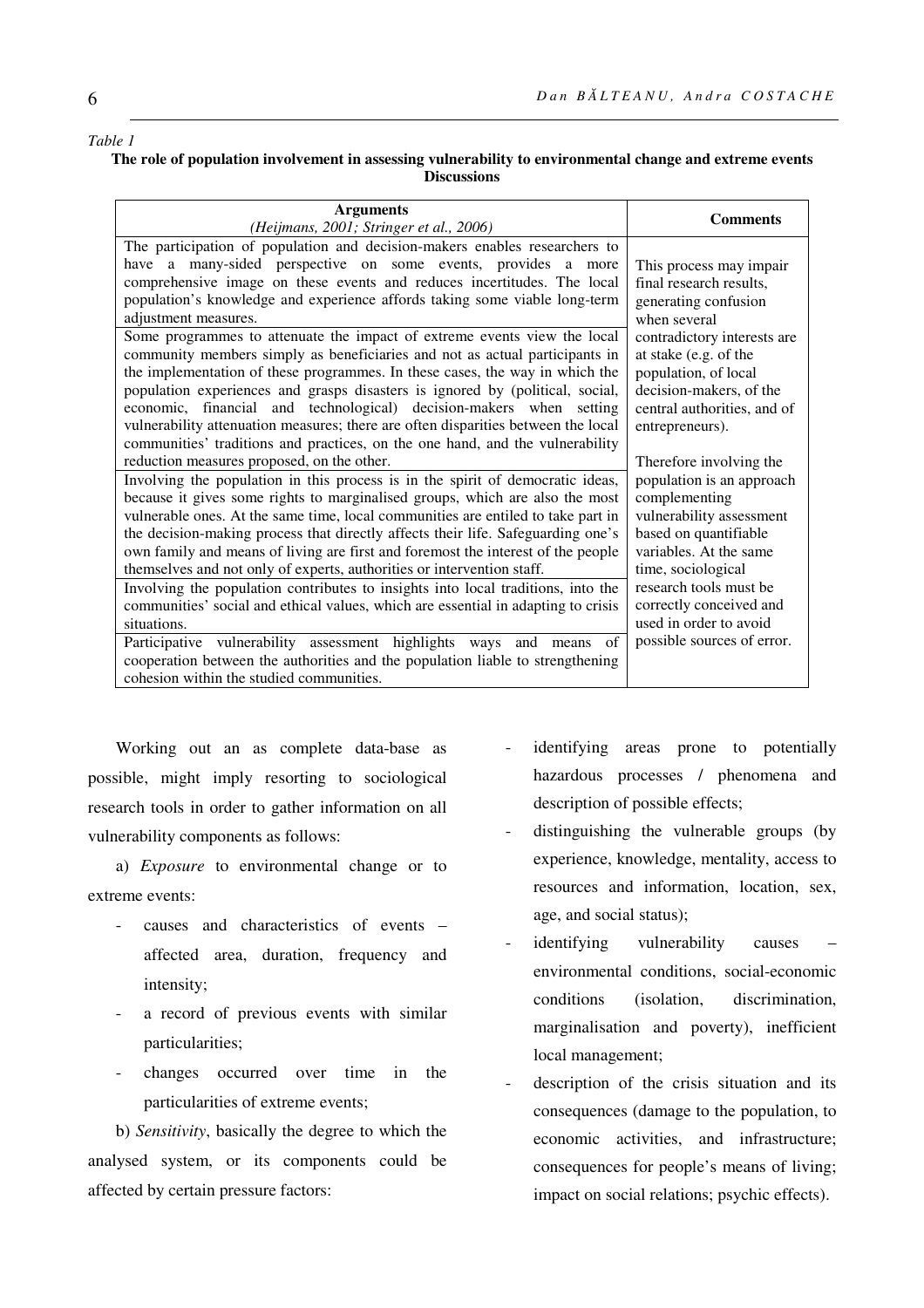c) *Adaptive capacity* of human communities exposed to certain pressure factors:

- identifying existing response strategies and assessing their effectiveness (possibly correlating them with previous events that led the development of such strategies);
- describing the response of both population and authorities, the very moment of event occurrence, as well as before and after it. Identifying the factors that lie behind the response (e.g. previous experiences, education level, age, sex, and ethnicity);
- the way in which the population refers to extreme events (e.g. fatalism – passive acceptance; denial or underestimation of the danger; active stance, initiative and voluntary participation in impact prevention or reduction);
- the population's expectations when faced with an extreme event (assuming or transferring responsibility for resolving the crisis situation);
- social relations and their characteristic features (confidence, civic spirit, creation of informal networks of material assistance, or tensions between population and authorities);
- indentifying vulnerability reduction measures;
- establishing correlations between the consequences of crisis situations and vulnerability-generating processes, liable to influencing the population's response capacity to extreme events.

**Perception of the April 2005 flood events at Foeni and Otelec–Timiș County** (type of population involvement: consultation; tools used:

questionnaire-based enquiery). The questionnaire administrated in two localities to a sample of over 50 people, was worked out on the basis of the above-reported structure. The results obtained (Bălteanu and Costache, 2005) have shown that the frequent occurrence of flood events and the population's perception of the probability for such events to recur, had an aggravating impact. The fact that flooding of that scale had not occurred over the past 30 years and the conviction that such phenomena could not happen, had either delayed the implementation of pre-disaster measures (warning signals and evacuation of the population), or had reduced their efficiency. Thus, until the very last moment, the inhabitants of both localities deemed it futile to be evacuated. People's answers to questions of voluntary participation are indicative of specific social relations and their impact on events. Thus, 41% of respondents said that physical incapacity (old age, physical affections), lack of request resources, or disappointment with the villagers and the authorities who failed to assist them during the floods, would prevent them from participating. Both at Foeni and Otelec some pointed out the lack of solidarity within the community when first aid was needed, or afterwards. At the time the questionnaire was being administered (July 2005), this was one of the causes conducive to social tensions, obvious when it came to the distribution of aids, damage evaluations and flawed dialogue with the authorities.

The findings have revealed that, in such situations, beside improving communication between authorities and population, throughout the development of events, it is necessary for postdisaster measures to be correctly and transparently implemented e.g. damage evaluation, distribution of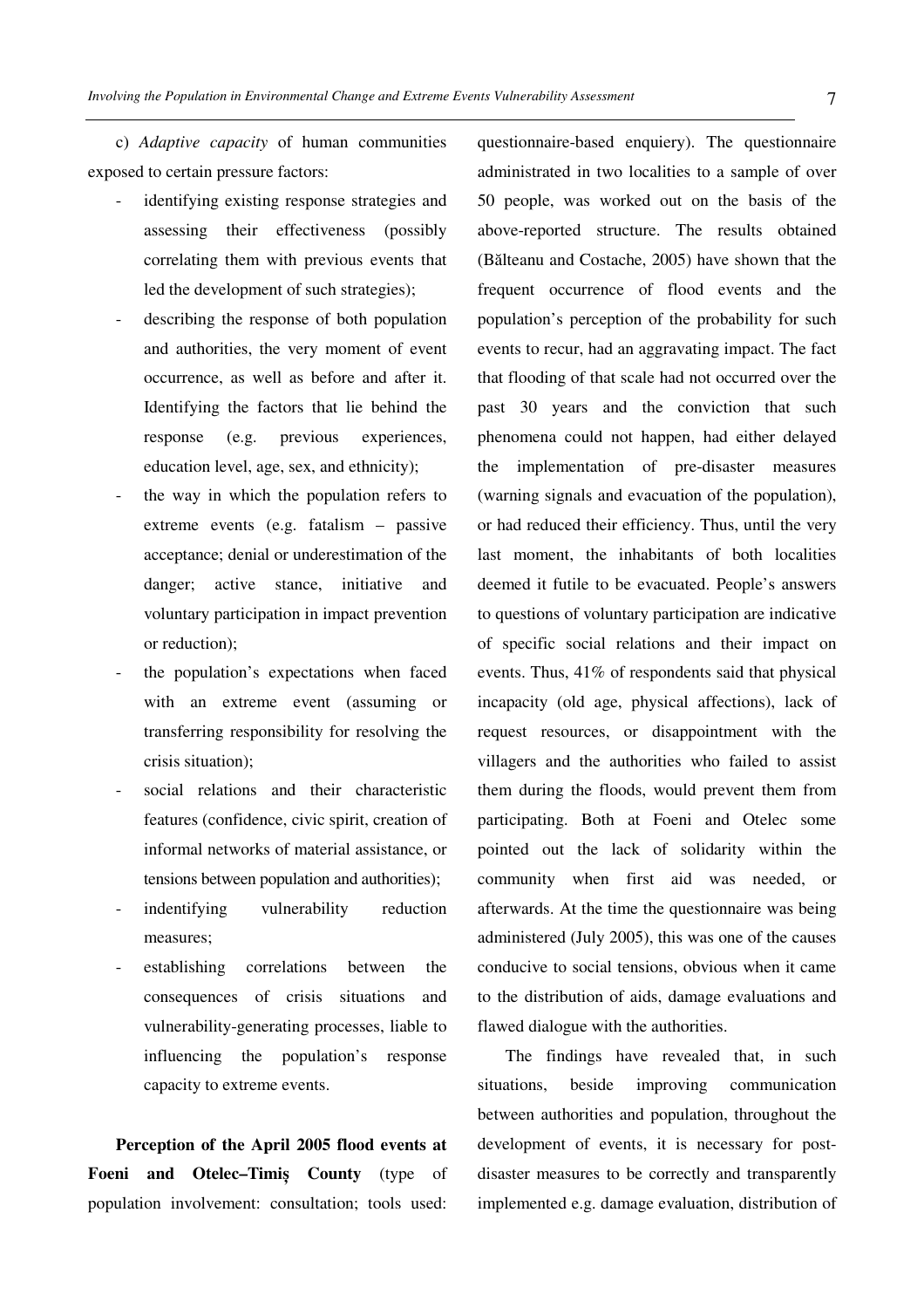financial aid or food. Most respondents appeared to be satisfied, or partially satisfied with the first aid they had received; yet, when speaking about the measures taken by authorities, the answers were rather reserved, concluding, however, that in their critical situation any aid was welcome. The interviewees said that in the very first hours after the settlements had been flooded, the authorities seemed to be at a loss, quite disorganised, major assistance coming from families and acquaintances.

Also long-term measures were deemed to be insufficient, 55% of the respondents suggesting that before flooding, people had a certain degree of confidence in the authorities' capacity to cope with like events (but they did not "meet expectations"). The majority were disappointed with the post-event reaction of the central authorities, they had the feeling of being abandoned, forgotten and that measures to resolve the situation of flood-affected people were slow in materialising.

Noteworthy, the population had a responsible attitude towards such events, over half of the respondents decided to take up an insurance policy against flooding.

**Perception of environmental change and extreme events in the Petroșani Depression** (type of population involvement: participation; tools used: two focus-group discussions). The discussions were organised at Petroșani in August 2004. The first debates session was attended by six people aged 17-60 years old, four of them having academic studies. They represented the population, the NGOs and the legal consultancy firms for the civil society. The second session numbered nine participants with academic studies representing the local administration, the National Pit-Coal Company and the National Agency for Development and Implementation.

The initial set of questions had in view the following aspects: hazardous natural phenomena affecting the Petroșani Depression communities; impacts on revenues; the role of the human communities in triggering the extreme eventa or the environmental degradation; vulnerability of the Petroșani Depression communities to environmental change compared to other regions of Romania and capacity of adjustment to environmental change; human and social capital, an indicator of the communities' capacity of adjustment to socioeconomic and environmental change.

As discussions proceeded, the set of questions suffered some modifications in that certain topics brought up into debate by participants (impact of human activity pre- and post-1989, the region's image outside its boundaries, development alternatives and drawbacks in implementing solutions). Discussions were recorded and subsequently transcribed, key-words and ideas frequently put forward were identified and included into larger categories (Table 2) in order to interpret and compare the results of the two debate sessions. After analysing them, they were distributed to the participants, and feed-back requested.

What appeared to be significantly different between the two groups was their perception of the authorities' role in protecting the environment, and the adjustment capacity to environmental change (whereas the participants in the first debate session spoke only about their own experiences, those representing the authorities assessed the general situation of the region).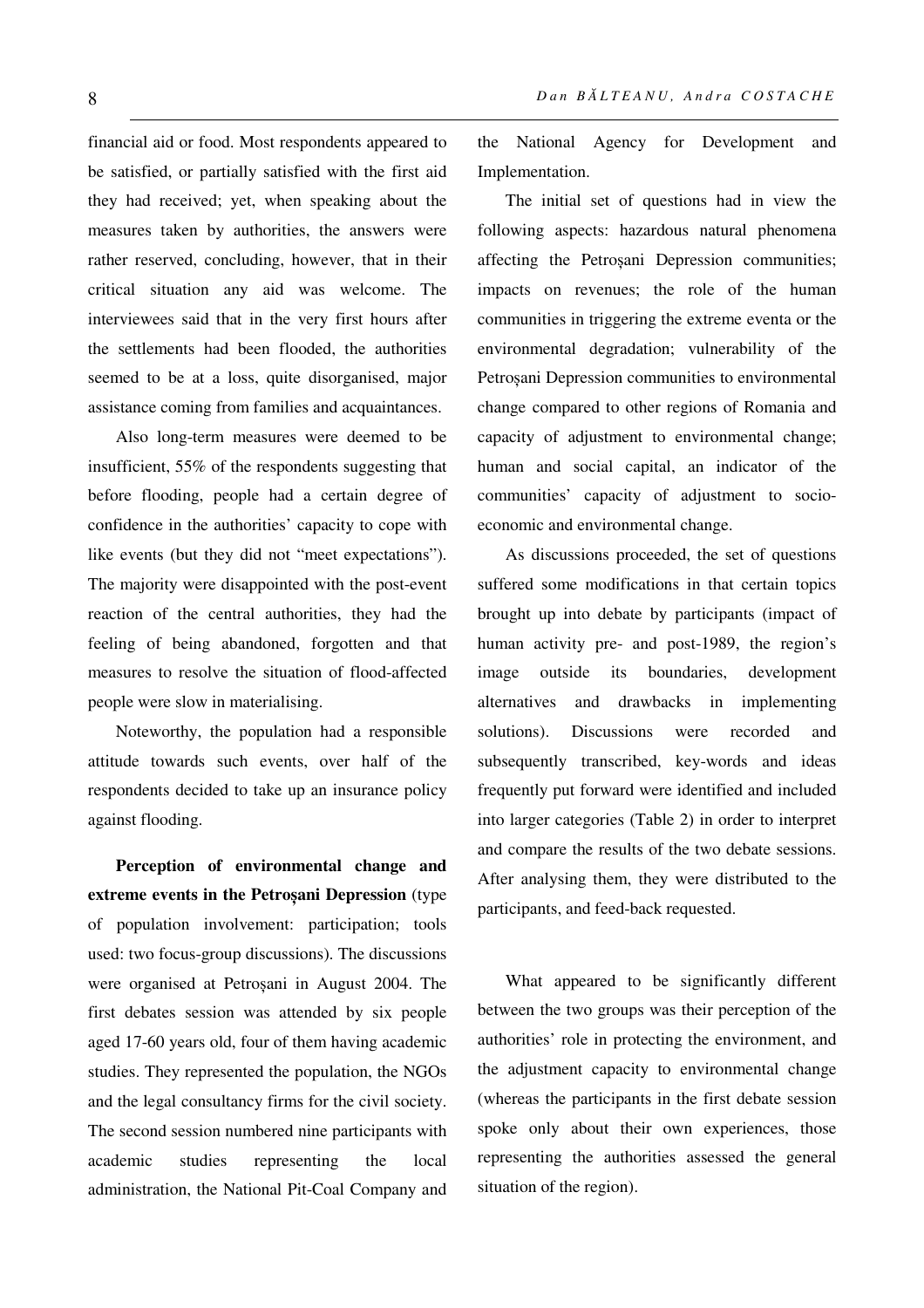### *Table 2*

| NATURAL HAZARDS: INCIDENCE, IMPACT, PERCEPTION                                                          |                                                                                                                                                                                                                                                                                                                                                                                                                          |                                                                                                                                                                                                                                                                                                                                                                        |  |
|---------------------------------------------------------------------------------------------------------|--------------------------------------------------------------------------------------------------------------------------------------------------------------------------------------------------------------------------------------------------------------------------------------------------------------------------------------------------------------------------------------------------------------------------|------------------------------------------------------------------------------------------------------------------------------------------------------------------------------------------------------------------------------------------------------------------------------------------------------------------------------------------------------------------------|--|
|                                                                                                         | <b>FOCUS GROUP 1 (FG1)</b>                                                                                                                                                                                                                                                                                                                                                                                               | <b>FOCUS GROUP 2 (FG2)</b>                                                                                                                                                                                                                                                                                                                                             |  |
| <b>Common conclusions</b>                                                                               | Low level of exposure to natural hazards "Very few natural phenomena with<br>major impact in the Jiu Valley"<br>"In terms of hazards, the Jiu Valleys is an isolated, pretty secure region"<br>The hazard-triggering causes are also of anthropic nature<br>"Hazardous natural phenomenon are connected with deforestations"<br>"Also mining contributes to unleashing them"<br>"It is not Nature's, but people's fault" |                                                                                                                                                                                                                                                                                                                                                                        |  |
| <b>Exemples</b>                                                                                         | Floods (Lupeni, 2004, Negrile Mts;<br>Petroșani - outskirts district 1960-1970's -<br>effects of deforestation, human errors, etc.).                                                                                                                                                                                                                                                                                     | Land degradation (Anena complex,<br>Ștefan, and Carolina quarters in<br>Lupeni)<br>Floods (Lupeni – 2002, 2004)                                                                                                                                                                                                                                                        |  |
| <b>Impact on revenues</b>                                                                               | Low<br>Participants do not feel threatened:<br>" perhaps the <i>momârlani</i> (Rom.<br>regionalism $=$ local peasants) who possess<br>land in the hills do"                                                                                                                                                                                                                                                              | Significant<br>"because of poverty, any<br>hazardous phenomenon in the Jiu<br>Valley is seen as a catastrophe"                                                                                                                                                                                                                                                         |  |
| <b>Adaptive capacity</b>                                                                                | More important is adjustment to economic<br>change, is rather difficult                                                                                                                                                                                                                                                                                                                                                  | Undoubtedly low, given the socio-<br>economic situation                                                                                                                                                                                                                                                                                                                |  |
| <b>Measures of hazard</b><br>impact reduction                                                           | Afforestation<br>Making the civil society more responsible<br>and official measures firmer to eliminate<br>the man-induced causes lying behind these<br>phenomena                                                                                                                                                                                                                                                        | Investments in projects to<br>consolidate certain areas. The<br>authorities should take the requisite<br>steps, but civic responsibilities<br>should also be developed.                                                                                                                                                                                                |  |
|                                                                                                         | IMPACT OF HUMAN ACTIVITY ON THE ENVIRONMNET                                                                                                                                                                                                                                                                                                                                                                              |                                                                                                                                                                                                                                                                                                                                                                        |  |
|                                                                                                         |                                                                                                                                                                                                                                                                                                                                                                                                                          |                                                                                                                                                                                                                                                                                                                                                                        |  |
|                                                                                                         | <b>FOCUS GROUP 1 (FG1)</b>                                                                                                                                                                                                                                                                                                                                                                                               | <b>FOCUS GROUP 2 (FG2)</b>                                                                                                                                                                                                                                                                                                                                             |  |
| <b>Common conclusions</b>                                                                               | Impact attenuation steps devolve on the authorities, but also education and legal<br>measures are necessary to change people's mentality. "People are cooperative<br>when they see that something is being done" (FG2)                                                                                                                                                                                                   |                                                                                                                                                                                                                                                                                                                                                                        |  |
| <b>Comparison:</b> the<br>dimension of human<br>impact on the<br>environment prior to and<br>after 1989 | Bigger impact after 1989<br>"Mining had a great impact even before,<br>but now it is downright disastrous"<br>"The scope and breadth of deforestation is<br>by far greater now"<br>"Waste dumps were somehow stable<br>before"<br>"Conservation of the pits will end in<br>disaster, the moment will come when they<br>collapse  they had better stayed active"                                                          | After 1989, the human impact /<br>mining has been reduced<br>An explanation for the population's<br>attitude:<br>- awareness of rights<br>- with the slowdown of activities<br>they are no longer ready to put up<br>with us (CNH - National Pit-Coal<br>Company representative)<br>- pre-1989 constraints nurished the<br>illusion that all sectors were<br>efficient |  |
| The authorities' role in<br>environmental protection                                                    | More efficient prior to 1989: constraints<br>and doctrine led to a certain community<br>cohesion:<br>"All and everyone were indoctrinated and<br>believed in playing a part in building up<br>communism"<br>"The system's overall effect was clearly<br>positive"                                                                                                                                                        | Absolutely more efficient after<br>1989<br>"Before 1989, environmetal issues<br>were not perceived as such,  the<br>authorities were not allowed to take<br>notice"<br>Consolidation of land-degraded                                                                                                                                                                  |  |

## **Comparative results of Focus Group discussions**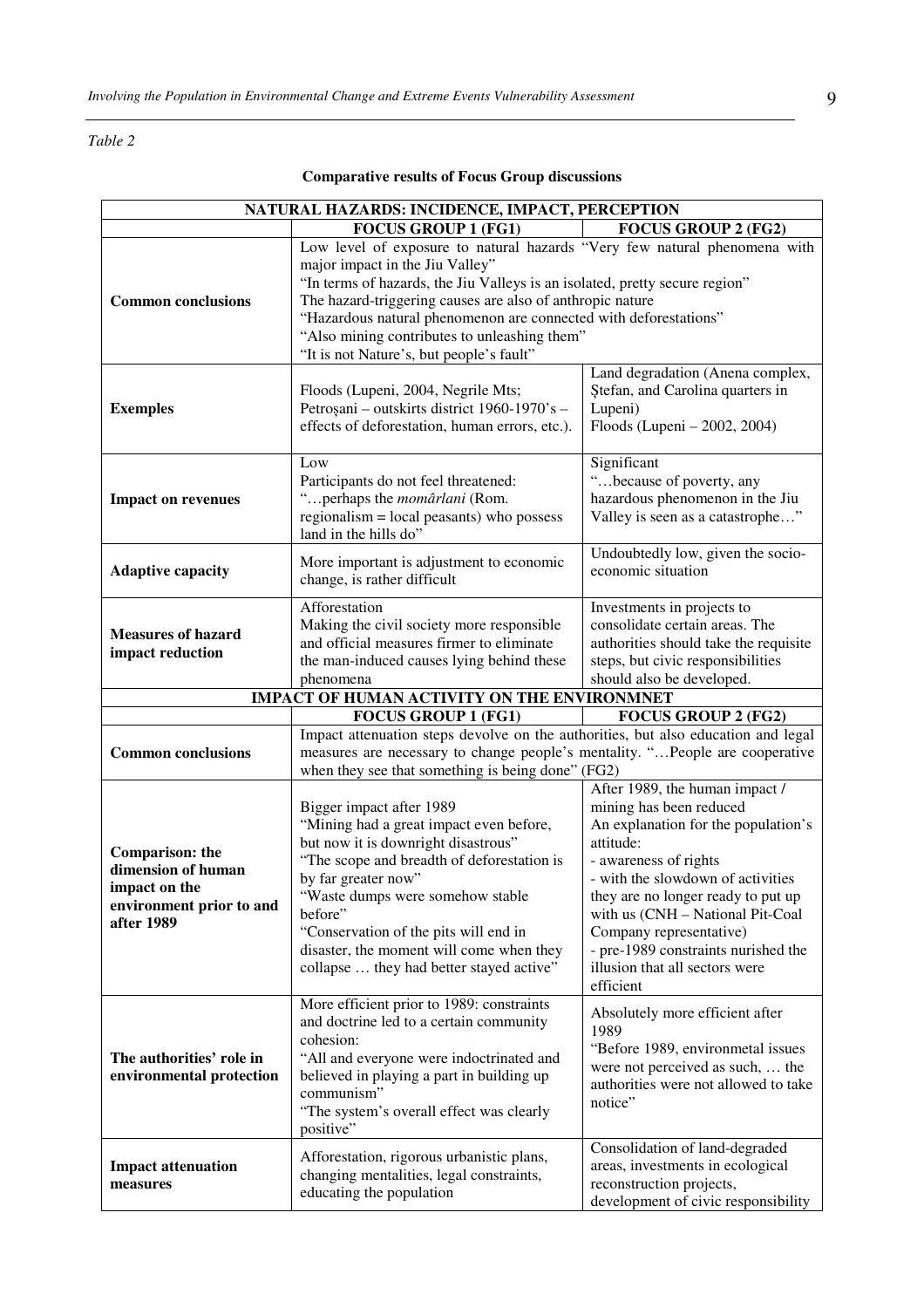| SOCIAL CAPITAL. THE REGION'S OUTSIDE IMAGE |                                                                                                                                                                                             |                            |  |
|--------------------------------------------|---------------------------------------------------------------------------------------------------------------------------------------------------------------------------------------------|----------------------------|--|
|                                            | <b>FOCUS GROUP 1 (FG1)</b>                                                                                                                                                                  | <b>FOCUS GROUP 2 (FG2)</b> |  |
|                                            | Heterogeneous population                                                                                                                                                                    |                            |  |
|                                            | Low level of human and social capital                                                                                                                                                       |                            |  |
|                                            | Clear-cut delimitation between local peasants' momârlani communities and                                                                                                                    |                            |  |
|                                            | mining communities<br>The labour force brought to the Jiu Valley had a distinctive level of civilisation:<br>the post-1950 imigrants "failed to attain the level of Hungarian, Austrian and |                            |  |
| Social capital                             |                                                                                                                                                                                             |                            |  |
|                                            |                                                                                                                                                                                             |                            |  |
|                                            | other imigrants"                                                                                                                                                                            |                            |  |
|                                            | "Problems began after Ceaușescu had come to power and brought in labour from                                                                                                                |                            |  |
|                                            | all over the country  It was then that the balance gave way  after this human                                                                                                               |                            |  |
|                                            | flood poured in (FG1)                                                                                                                                                                       |                            |  |
|                                            | Negative image, even at the level of the central authorities, caused by the                                                                                                                 |                            |  |
|                                            | <i>mineriade</i> events (miners' violent marches toward Bucharest)                                                                                                                          |                            |  |
| The Jiu Valley's                           | "We are isolated because of the way the country perceives us due to the <i>mineriade</i>                                                                                                    |                            |  |
| projected image, isolation                 | it will take some ten years before for this perception is likely to disappear "                                                                                                             |                            |  |
|                                            | Socio-economic and environmental problems in the Jiu Valley are not bigger than                                                                                                             |                            |  |
|                                            | in other regions of Romania                                                                                                                                                                 |                            |  |

Major perception similitudes have in view development of civic responsibilities and assumption by the civil society of its duty to prevent and attenuate the negative consequence of hazardous situations and environmental change; also aspects of how the population and the local decision-makers relate to the central authorities; the findings revealed people's feeling of isolation caused by *mineriade* and the negative image promoted by the mass-media. In the participants' view, socio-economic and environmental problems in the Petroșani Depression were not more severe than in other regions of the country, but continued

to be perceived in a negative manner because the central authorities were unaware of the real situation. This had a discouraging effect on the local communities, weakening their capacity to adjust to crisis situations.

Summing up, we would say that the results yielded by the consultation and participation of the population in the two case-studies confirmed the necessity for this type of approach, highlighted particularities of the local vulnerability context, as well as of communication difficulties between population and decision-makers.

#### **BIBLIOGRAPHY**

- ActionAid International 2004, *Participatory vulnerability analysis. A step-by-step guide for field staff*, Lindon, 35 p.
- Bălteanu, D., & Costache, A., 2006, 'Conceptul de vulnerabilitate. Aplicaţii în geografie', *Revista Geografică* , Tom 12, pp. 5-12.
- Bălteanu, D. & Costache, A., 2006, 'Perceptia efectelor inundatiilor din aprilie 2005 la Foeni și Otelec (judeţul Timiș). Consideraţii preliminare', *Studii și Cercetări de Geografie*, Tom LI-LII, 2004- 2005, p. 139-152.
- Costache, A. & Hodorogia A., 2005, 'Participatory research applied in geography. The results of

two focus group discussions in the Jiu Valley', *Analele Universităţii Valahia, Seria Geografie*, Tom 4-5, pp. 216-224.

- Dwyer, A, Zoppou, C, Nielsen, O., Day, S. & Roberts, S., 2004, 'Quantifying social vulnerability: a methodology for identifying those at risk to natural hazards', *Geoscience Australia*, Record 14/2004, viewed on 10 November, 2005, www.ga.gov.au/iamge\_cache/GA4267.pdf
- Heijmans, A., 2001, 'Vulnerability: a matter of perception', *Disaster Management Working Paper*, 4/2001, Benfield Greig Hazard Research Center, University College of London, 17 p.